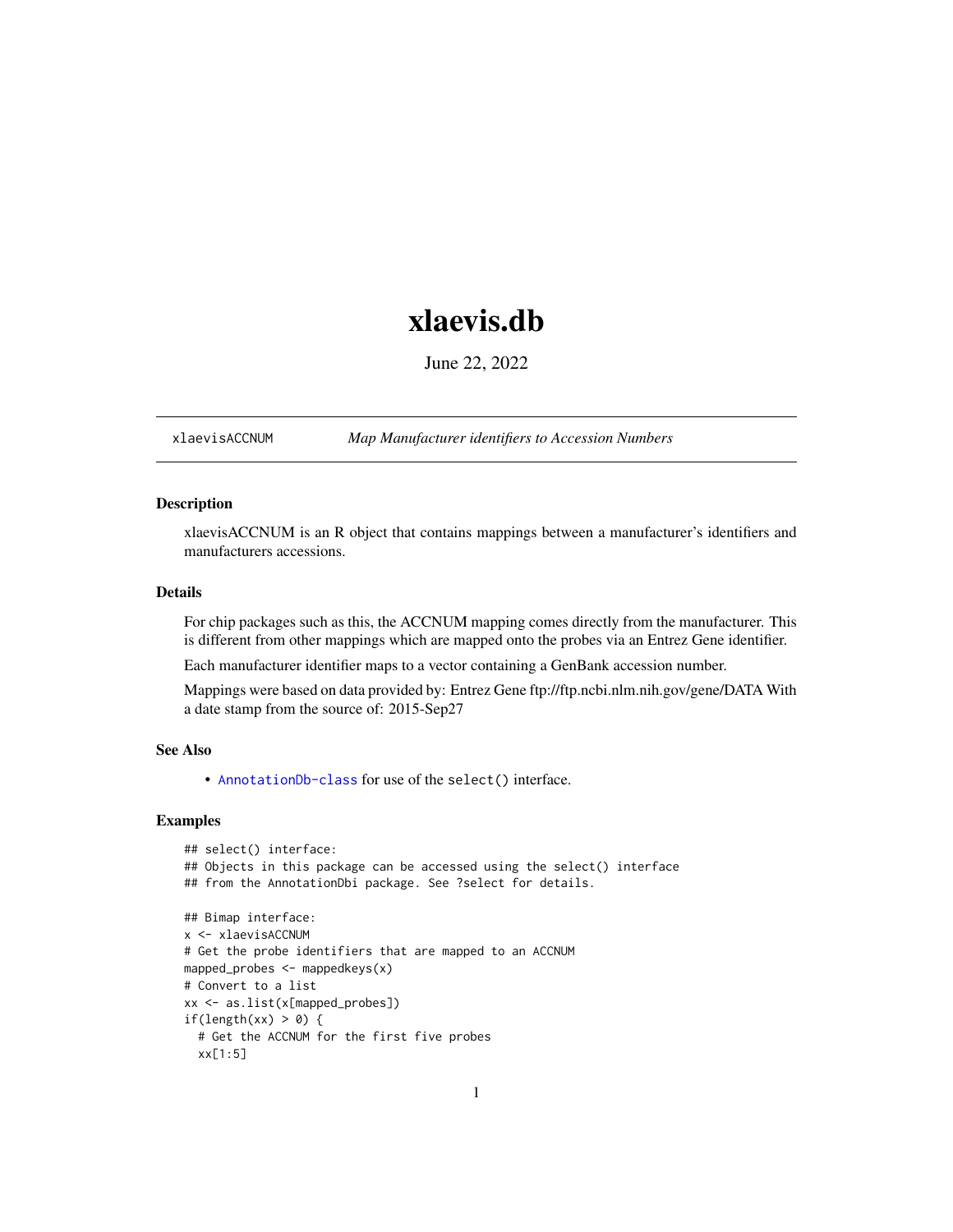```
# Get the first one
 xx[[1]]
}
```
xlaevis.db *Bioconductor annotation data package*

#### Description

Welcome to the xlaevis.db annotation Package. The purpose of this package is to provide detailed information about the xlaevis platform. This package is updated biannually.

Objects in this package are accessed using the select() interface. See ?select in the AnnotationDbi package for details.

#### See Also

• [AnnotationDb-class](#page-0-0) for use of keys(), columns() and select().

#### Examples

```
## select() interface:
## Objects in this package can be accessed using the select() interface
## from the AnnotationDbi package. See ?select for details.
columns(xlaevis.db)
## Bimap interface:
## The 'old style' of interacting with these objects is manipulation as
## bimaps. While this approach is still available we strongly encourage the
## use of select().
ls("package:xlaevis.db")
```
xlaevisCHR *Map Manufacturer IDs to Chromosomes*

#### Description

xlaevisCHR is an R object that provides mappings between a manufacturer identifier and the chromosome that contains the gene of interest.

# Details

Each manufacturer identifier maps to a vector of chromosomes. Due to inconsistencies that may exist at the time the object was built, the vector may contain more than one chromosome (e.g., the identifier may map to more than one chromosome). If the chromosomal location is unknown, the vector will contain an NA.

Mappings were based on data provided by: Entrez Gene ftp://ftp.ncbi.nlm.nih.gov/gene/DATA With a date stamp from the source of: 2015-Sep27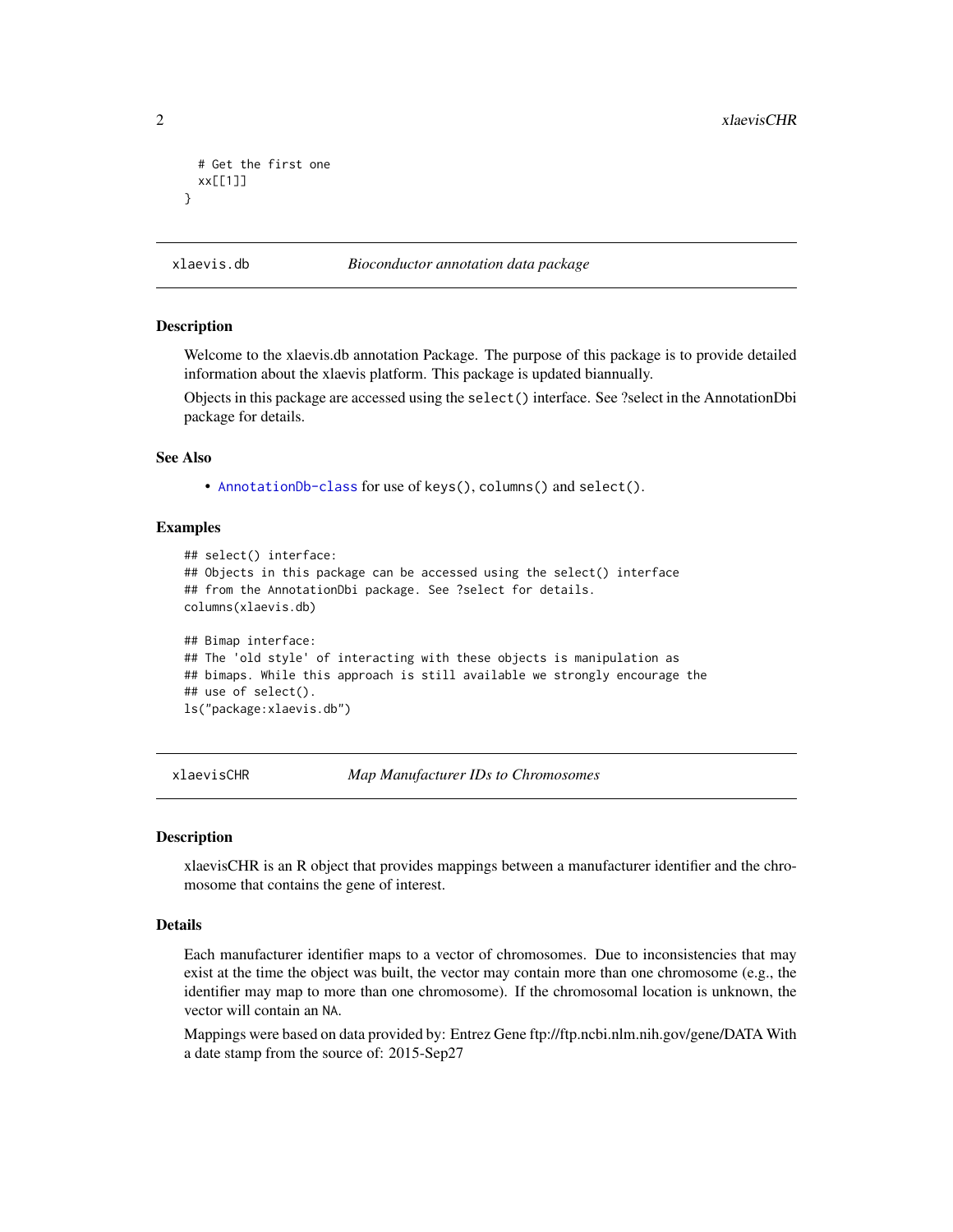# <span id="page-2-0"></span>xlaevisENTREZID 3

# See Also

• [AnnotationDb-class](#page-0-0) for use of the select() interface.

#### Examples

```
## select() interface:
## Objects in this package can be accessed using the select() interface
## from the AnnotationDbi package. See ?select for details.
## Bimap interface:
x <- xlaevisCHR
# Get the probe identifiers that are mapped to a chromosome
mapped_probes <- mappedkeys(x)
# Convert to a list
xx <- as.list(x[mapped_probes])
if(length(xx) > 0) {
 # Get the CHR for the first five probes
 xx[1:5]
 # Get the first one
 xx[[1]]
}
```
xlaevisENTREZID *Map between Manufacturer Identifiers and Entrez Gene*

#### **Description**

xlaevisENTREZID is an R object that provides mappings between manufacturer identifiers and Entrez Gene identifiers.

# Details

Each manufacturer identifier is mapped to a vector of Entrez Gene identifiers. An NA is assigned to those manufacturer identifiers that can not be mapped to an Entrez Gene identifier at this time.

If a given manufacturer identifier can be mapped to different Entrez Gene identifiers from various sources, we attempt to select the common identifiers. If a concensus cannot be determined, we select the smallest identifier.

Mappings were based on data provided by: Entrez Gene ftp://ftp.ncbi.nlm.nih.gov/gene/DATA With a date stamp from the source of: 2015-Sep27

#### References

<http://www.ncbi.nlm.nih.gov/entrez/query.fcgi?db=gene>

#### See Also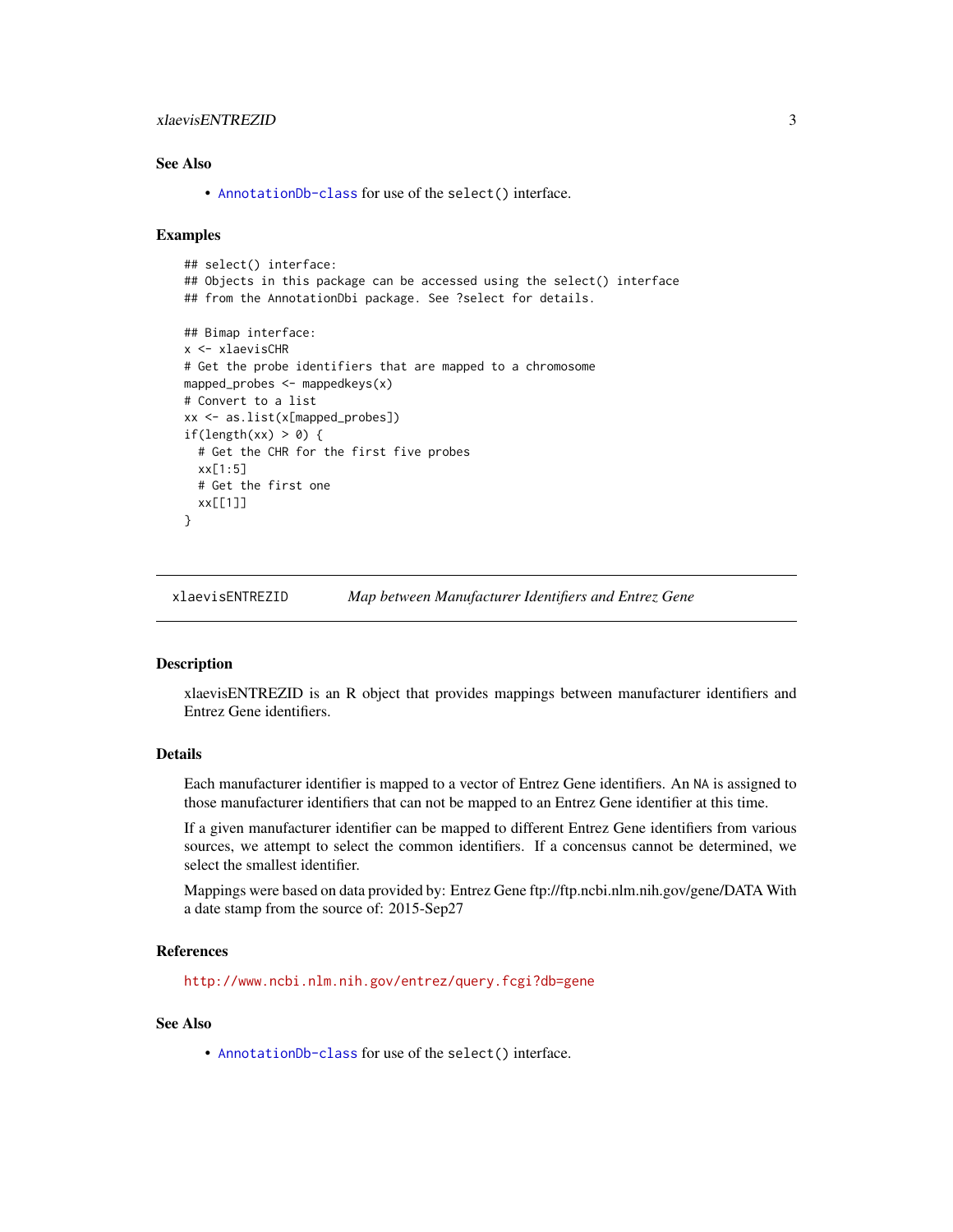#### Examples

```
## select() interface:
## Objects in this package can be accessed using the select() interface
## from the AnnotationDbi package. See ?select for details.
## Bimap interface:
x <- xlaevisENTREZID
# Get the probe identifiers that are mapped to an ENTREZ Gene ID
mapped_probes <- mappedkeys(x)
# Convert to a list
xx <- as.list(x[mapped_probes])
if(length(xx) > 0) {
 # Get the ENTREZID for the first five probes
 xx[1:5]# Get the first one
 xx[[1]]
}
```
xlaevisENZYME *Maps between Manufacturer IDs and Enzyme Commission (EC) Numbers*

#### **Description**

xlaevisENZYME is an R object that provides mappings between manufacturer identifiers and EC numbers. xlaevisENZYME2PROBE is an R object that maps Enzyme Commission (EC) numbers to manufacturer identifiers.

#### Details

When the xlaevisENZYME maping viewed as a list, each manufacturer identifier maps to a named vector containing the EC number that corresponds to the enzyme produced by that gene. The names corresponds to the manufacturer identifiers. If this information is unknown, the vector will contain an NA.

For the xlaevisENZYME2PROBE, each EC number maps to a named vector containing all of the manufacturer identifiers that correspond to the gene that produces that enzyme. The name of the vector corresponds to the EC number.

Enzyme Commission numbers are assigned by the Nomenclature Committee of the International Union of Biochemistry and Molecular Biology <http://www.chem.qmw.ac.uk/iubmb/enzyme/> to allow enzymes to be identified.

An Enzyme Commission number is of the format EC x.y.z.w, where x, y, z, and w are numeric numbers. In xlaevisENZYME2PROBE, EC is dropped from the Enzyme Commission numbers.

Enzyme Commission numbers have corresponding names that describe the functions of enzymes in such a way that EC x is a more general description than EC x.y that in turn is a more general description than EC x.y.z. The top level EC numbers and names are listed below:

EC 1 oxidoreductases

<span id="page-3-0"></span>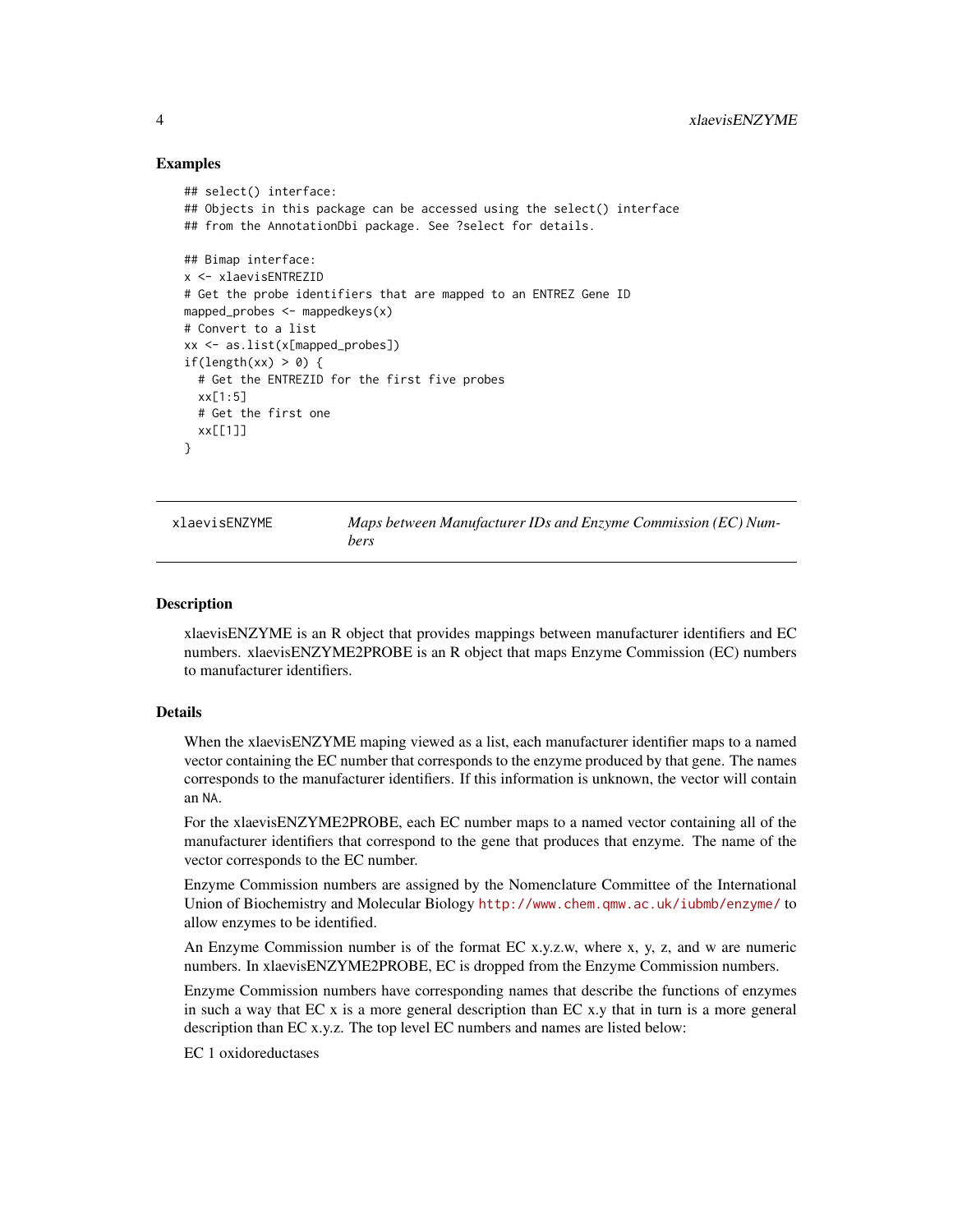EC 2 transferases

EC 3 hydrolases

EC 4 lyases

EC 5 isomerases

EC 6 ligases

The EC name for a given EC number can be viewed at [http://www.chem.qmul.ac.uk/iupac/](http://www.chem.qmul.ac.uk/iupac/jcbn/index.html#6) [jcbn/index.html#6](http://www.chem.qmul.ac.uk/iupac/jcbn/index.html#6)

Mappings between probe identifiers and enzyme identifiers were obtained using files provided by: KEGG GENOME ftp://ftp.genome.jp/pub/kegg/genomes With a date stamp from the source of: 2011-Mar15

#### References

<ftp://ftp.genome.ad.jp/pub/kegg/pathways>

#### See Also

• [AnnotationDb-class](#page-0-0) for use of the select() interface.

```
## select() interface:
## Objects in this package can be accessed using the select() interface
## from the AnnotationDbi package. See ?select for details.
## Bimap interface:
x <- xlaevisENZYME
# Get the probe identifiers that are mapped to an EC number
mapped_probes <- mappedkeys(x)
# Convert to a list
xx <- as.list(x[mapped_probes])
if(length(xx) > 0) {
  # Get the ENZYME for the first five probes
  xx[1:5]
  # Get the first one
  xx[[1]]
}
# Now convert xlaevisENZYME2PROBE to a list to see inside
xx <- as.list(xlaevisENZYME2PROBE)
if(length(xx) > 0){
   # Get the probe identifiers for the first five enzyme
   #commission numbers
  xx[1:5]
   # Get the first one
   xx[[1]]
}
```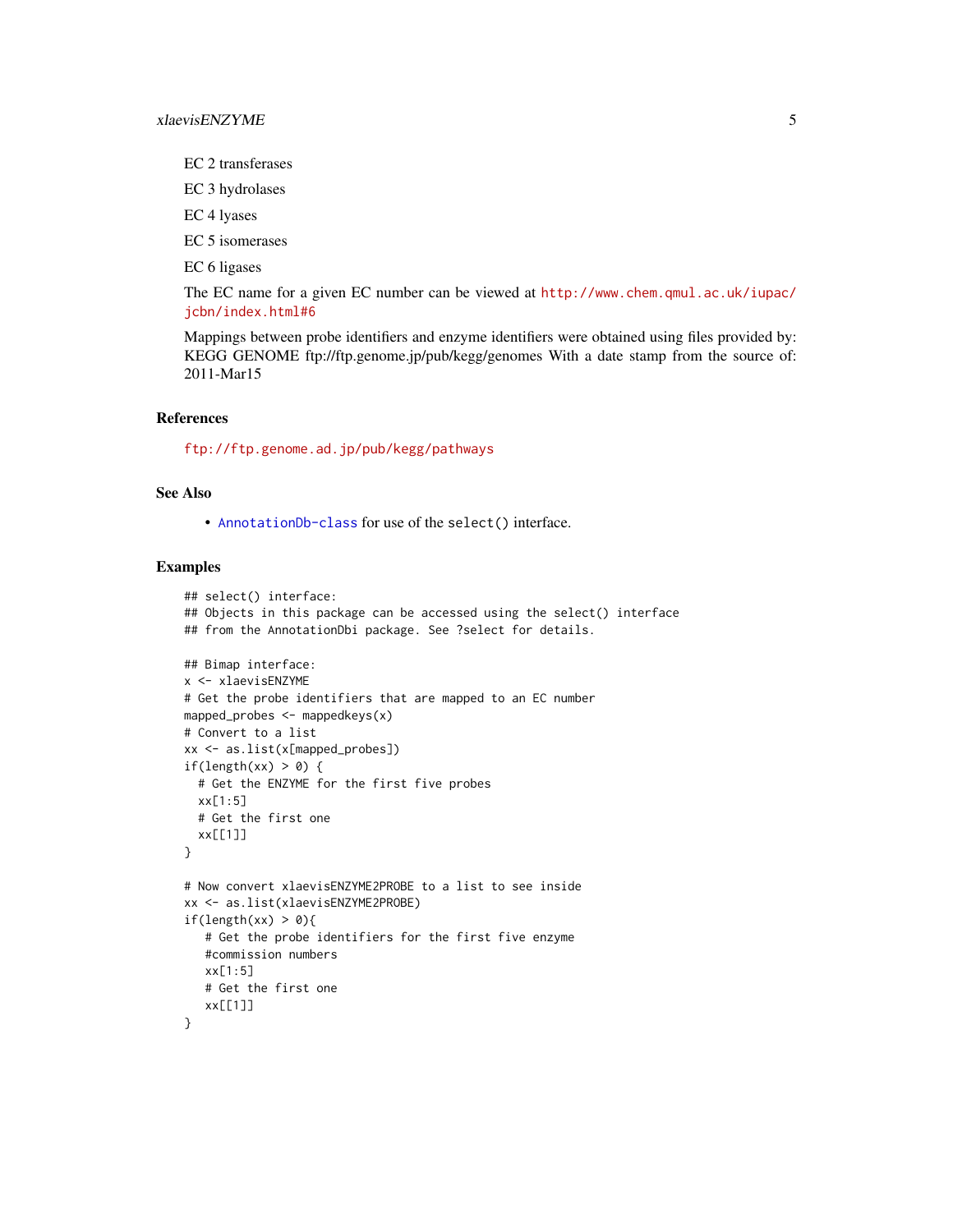<span id="page-5-0"></span>

# Description

xlaevisGENENAME is an R object that maps manufacturer identifiers to the corresponding gene name.

# Details

Each manufacturer identifier maps to a named vector containing the gene name. The vector name corresponds to the manufacturer identifier. If the gene name is unknown, the vector will contain an NA.

Gene names currently include both the official (validated by a nomenclature committee) and preferred names (interim selected for display) for genes. Efforts are being made to differentiate the two by adding a name to the vector.

Mappings were based on data provided by: Entrez Gene ftp://ftp.ncbi.nlm.nih.gov/gene/DATA With a date stamp from the source of: 2015-Sep27

# See Also

• [AnnotationDb-class](#page-0-0) for use of the select() interface.

```
## select() interface:
## Objects in this package can be accessed using the select() interface
## from the AnnotationDbi package. See ?select for details.
## Bimap interface:
x <- xlaevisGENENAME
# Get the probe identifiers that are mapped to a gene name
mapped_probes <- mappedkeys(x)
# Convert to a list
xx <- as.list(x[mapped_probes])
if(length(xx) > 0) {
  # Get the GENENAME for the first five probes
  xx[1:5]
  # Get the first one
  xx[[1]]
}
```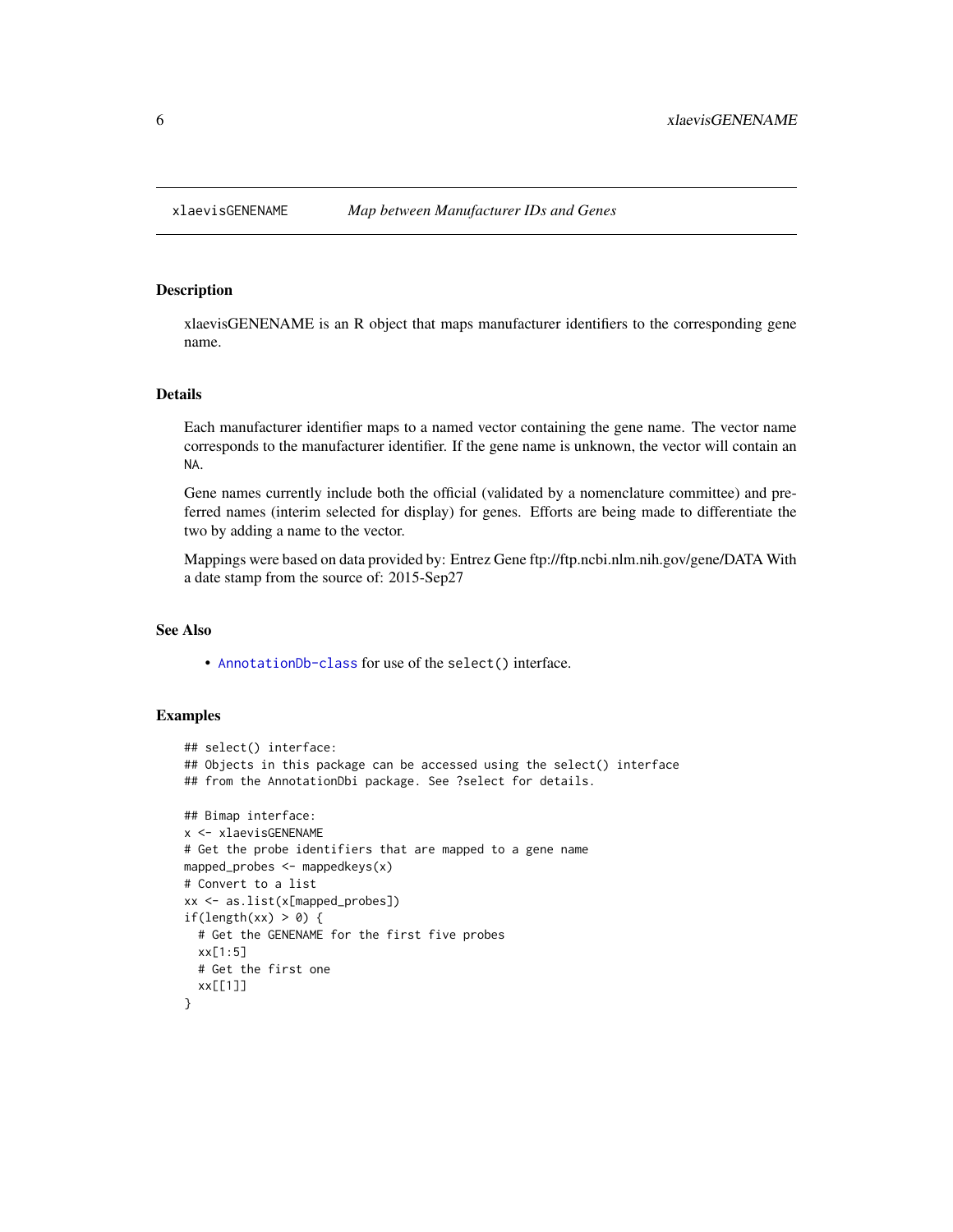<span id="page-6-1"></span>

#### <span id="page-6-0"></span>**Description**

xlaevisGO is an R object that provides mappings between manufacturer identifiers and the GO identifiers that they are directly associated with. This mapping and its reverse mapping (xlaevisGO2PROBE) do NOT associate the child terms from the GO ontology with the gene. Only the directly evidenced terms are represented here.

xlaevisGO2ALLPROBES is an R object that provides mappings between a given GO identifier and all of the manufacturer identifiers annotated at that GO term OR TO ONE OF IT'S CHILD NODES in the GO ontology. Thus, this mapping is much larger and more inclusive than xlaevisGO2PROBE.

#### Details

If xlaevisGO is cast as a list, each manufacturer identifier is mapped to a list of lists. The names on the outer list are GO identifiers. Each inner list consists of three named elements: GOID, Ontology, and Evidence.

The GOID element matches the GO identifier named in the outer list and is included for convenience when processing the data using 'lapply'.

The Ontology element indicates which of the three Gene Ontology categories this identifier belongs to. The categories are biological process (BP), cellular component (CC), and molecular function (MF).

The Evidence element contains a code indicating what kind of evidence supports the association of the GO identifier to the manufacturer id. Some of the evidence codes in use include:

IMP: inferred from mutant phenotype

IGI: inferred from genetic interaction

IPI: inferred from physical interaction

ISS: inferred from sequence similarity

IDA: inferred from direct assay

IEP: inferred from expression pattern

IEA: inferred from electronic annotation

TAS: traceable author statement

NAS: non-traceable author statement

ND: no biological data available

IC: inferred by curator

A more complete listing of evidence codes can be found at:

<http://www.geneontology.org/GO.evidence.shtml>

If xlaevisGO2ALLPROBES or xlaevisGO2PROBE is cast as a list, each GO term maps to a named vector of manufacturer identifiers and evidence codes. A GO identifier may be mapped to the same manufacturer identifier more than once but the evidence code can be different. Mappings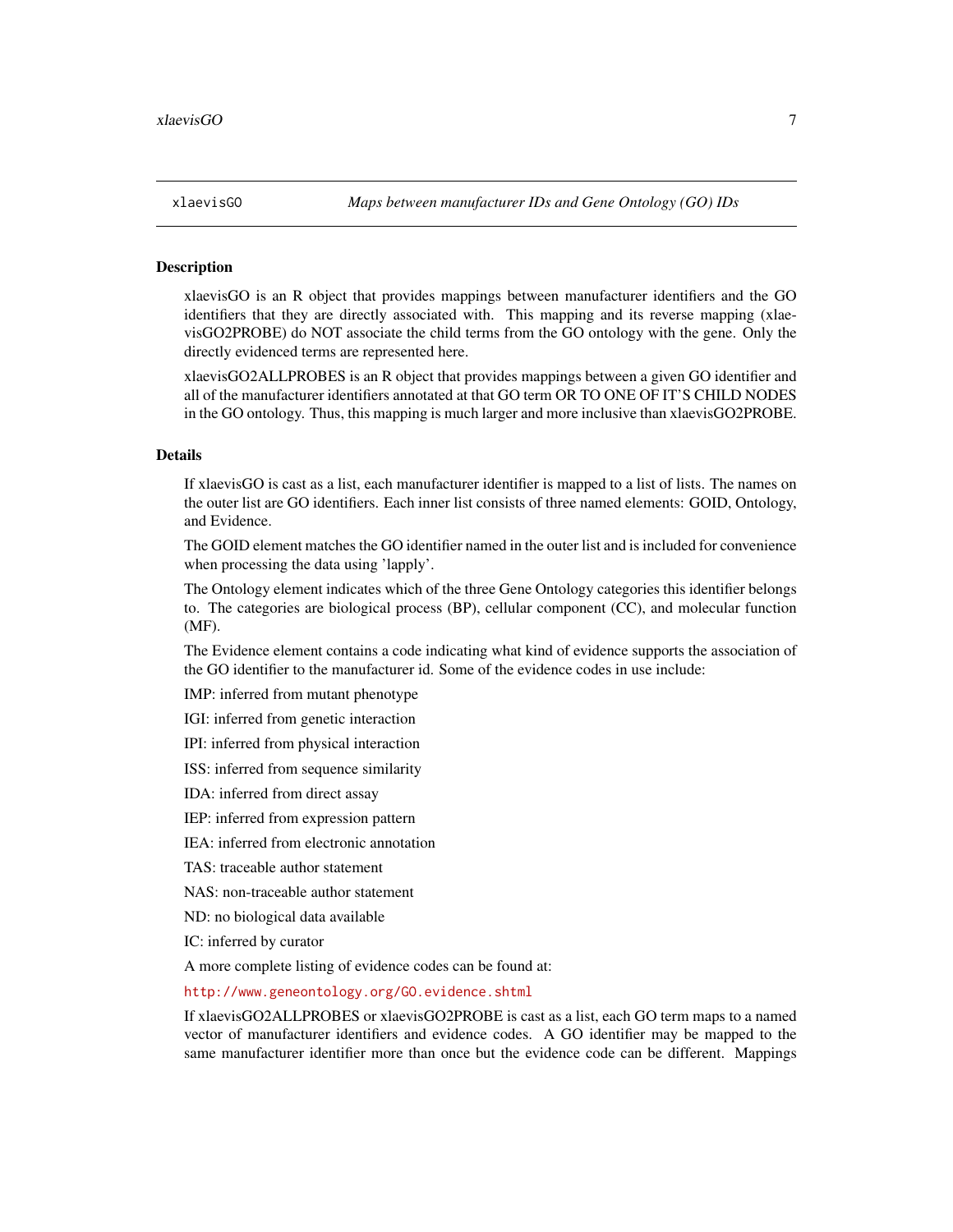between Gene Ontology identifiers and Gene Ontology terms and other information are available in a separate data package named GO.

Whenever any of these mappings are cast as a data.frame, all the results will be output in an appropriate tabular form.

Mappings between manufacturer identifiers and GO information were obtained through their mappings to manufacturer identifiers. NAs are assigned to manufacturer identifiers that can not be mapped to any Gene Ontology information. Mappings between Gene Ontology identifiers an Gene Ontology terms and other information are available in a separate data package named GO.

All mappings were based on data provided by: Gene Ontology ftp://ftp.geneontology.org/pub/go/godatabase/archive/latestlite/ With a date stamp from the source of: 20150919

#### References

<ftp://ftp.ncbi.nlm.nih.gov/gene/DATA/>

#### See Also

- [xlaevisGO2ALLPROBES](#page-6-0)
- [AnnotationDb-class](#page-0-0) for use of the select() interface.

```
## select() interface:
## Objects in this package can be accessed using the select() interface
## from the AnnotationDbi package. See ?select for details.
## Bimap interface:
x <- xlaevisGO
# Get the manufacturer identifiers that are mapped to a GO ID
mapped_genes \leq mappedkeys(x)
# Convert to a list
xx <- as.list(x[mapped_genes])
if(length(xx) > 0) {
    # Try the first one
   got \leq -xx[[1]]got[[1]][["GOID"]]
    got[[1]][["Ontology"]]
    got[[1]][["Evidence"]]
}
# For the reverse map:
# Convert to a list
xx <- as.list(xlaevisGO2PROBE)
if(length(xx) > 0){
    # Gets the manufacturer ids for the top 2nd and 3nd GO identifiers
    goids \leftarrow xx[2:3]# Gets the manufacturer ids for the first element of goids
    goids[[1]]
    # Evidence code for the mappings
   names(goids[[1]])
}
```
<span id="page-7-0"></span>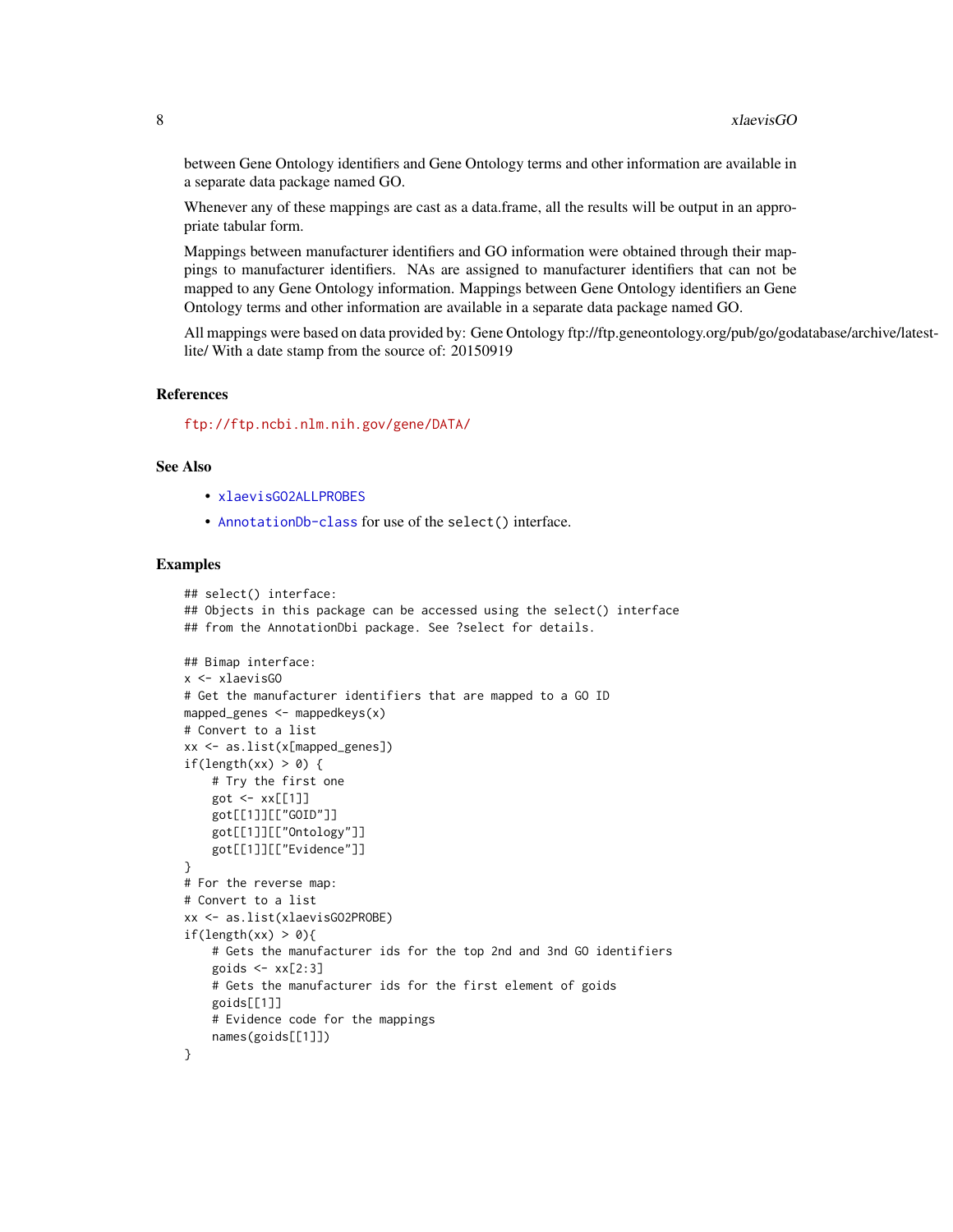# <span id="page-8-0"></span>xlaevisMAPCOUNTS 9

```
# Convert xlaevisGO2ALLPROBES to a list
xx <- as.list(xlaevisGO2ALLPROBES)
if(length(xx) > 0){
# Gets the manufacturer identifiers for the top 2nd and 3nd GO identifiers
    goids \leq -x \times [2:3]# Gets all the manufacturer identifiers for the first element of goids
    goids[[1]]
    # Evidence code for the mappings
    names(goids[[1]])
}
```
xlaevisMAPCOUNTS *Number of mapped keys for the maps in package xlaevis.db*

#### **Description**

DEPRECATED. Counts in the MAPCOUNT table are out of sync and should not be used. xlaevisMAPCOUNTS provides the "map count" (i.e. the count of mapped keys) for each map in package xlaevis.db.

#### Details

DEPRECATED. Counts in the MAPCOUNT table are out of sync and should not be used.

This "map count" information is precalculated and stored in the package annotation DB. This allows some quality control and is used by the [checkMAPCOUNTS](#page-0-0) function defined in AnnotationDbi to compare and validate different methods (like count.mappedkeys(x) or sum(!is.na(as.list(x)))) for getting the "map count" of a given map.

xlaevisORGANISM *The Organism information for xlaevis*

#### Description

xlaevisORGANISM is an R object that contains a single item: a character string that names the organism for which xlaevis was built. xlaevisORGPKG is an R object that contains a chararcter vector with the name of the organism package that a chip package depends on for its gene-centric annotation.

#### Details

Although the package name is suggestive of the organism for which it was built, xlaevisORGAN-ISM provides a simple way to programmatically extract the organism name. xlaevisORGPKG provides a simple way to programmatically extract the name of the parent organism package. The parent organism package is a strict dependency for chip packages as this is where the gene cetric information is ultimately extracted from. The full package name will always be this string plus the extension ".db". But most programatic acces will not require this extension, so its more convenient to leave it out.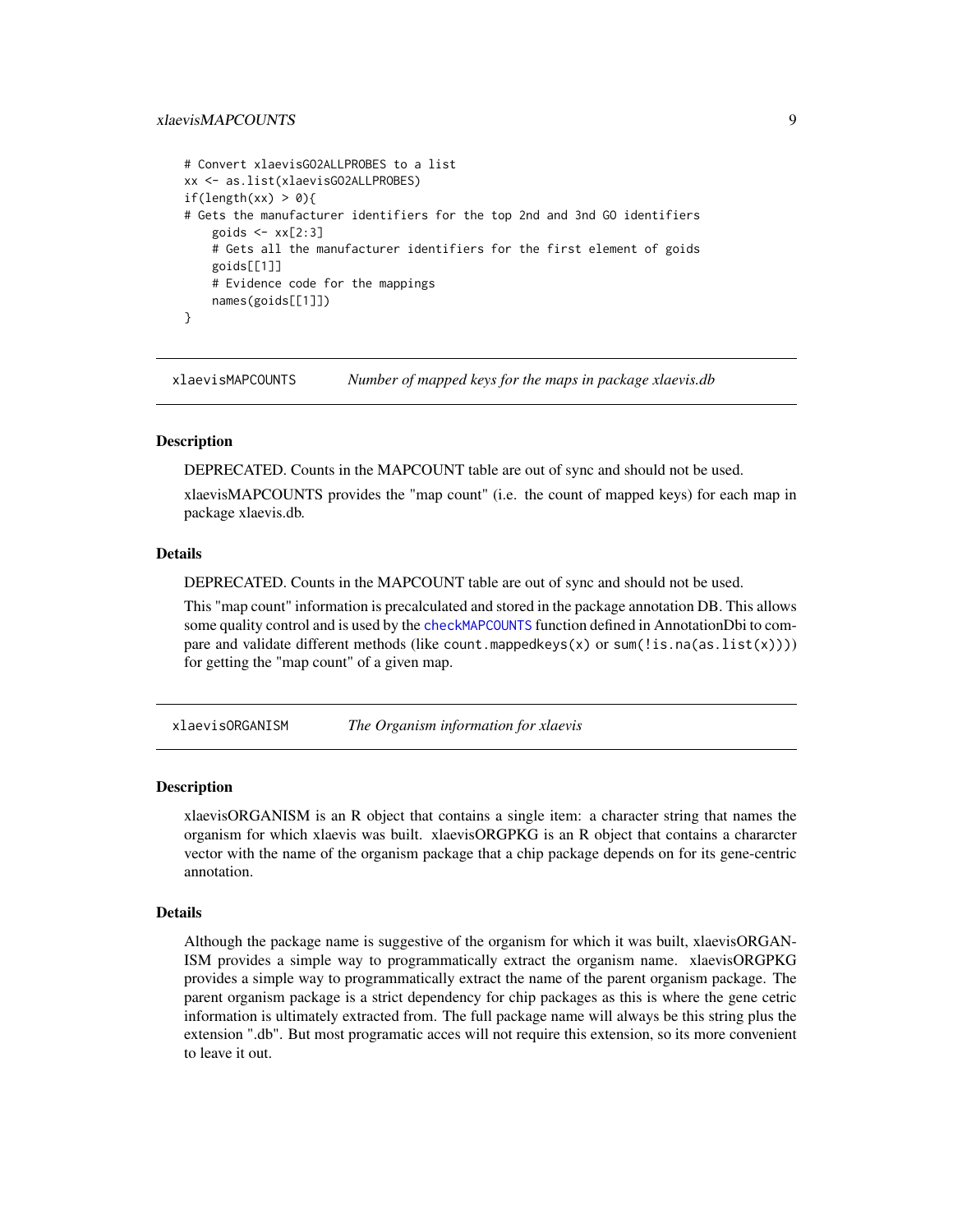# See Also

• [AnnotationDb-class](#page-0-0) for use of the select() interface.

#### Examples

## select() interface: ## Objects in this package can be accessed using the select() interface ## from the AnnotationDbi package. See ?select for details. ## Bimap interface:

xlaevisORGANISM xlaevisORGPKG

xlaevisPATH *Mappings between probe identifiers and KEGG pathway identifiers*

#### Description

KEGG (Kyoto Encyclopedia of Genes and Genomes) maintains pathway data for various organisms.

xlaevisPATH maps probe identifiers to the identifiers used by KEGG for pathways in which the genes represented by the probe identifiers are involved

xlaevisPATH2PROBE is an R object that provides mappings between KEGG identifiers and manufacturer identifiers.

#### Details

Each KEGG pathway has a name and identifier. Pathway name for a given pathway identifier can be obtained using the KEGG data package that can either be built using AnnBuilder or downloaded from Bioconductor <http://www.bioconductor.org>.

Graphic presentations of pathways are searchable at url http://www.genome.ad.jp/kegg/pathway.html by using pathway identifiers as keys.

Mappings were based on data provided by: KEGG GENOME ftp://ftp.genome.jp/pub/kegg/genomes With a date stamp from the source of: 2011-Mar15

# References

<http://www.genome.ad.jp/kegg/>

#### See Also

<span id="page-9-0"></span>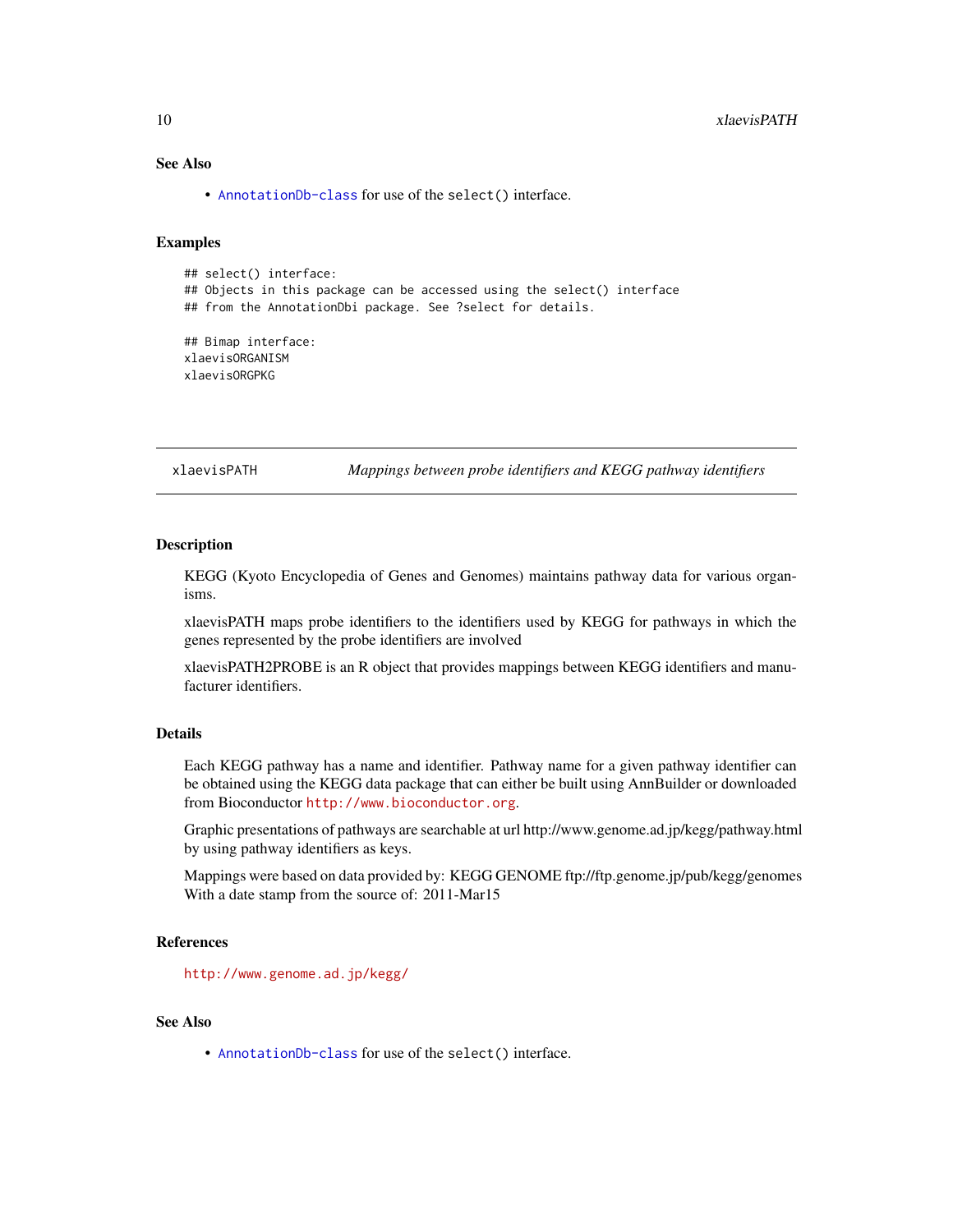#### <span id="page-10-0"></span>xlaevisPMID 11

#### Examples

```
## select() interface:
## Objects in this package can be accessed using the select() interface
## from the AnnotationDbi package. See ?select for details.
## Bimap interface:
x <- xlaevisPATH
# Get the probe identifiers that are mapped to a KEGG pathway ID
mapped_probes <- mappedkeys(x)
# Convert to a list
xx <- as.list(x[mapped_probes])
if(length(xx) > 0) {
 # Get the PATH for the first five probes
 xx[1:5]
 # Get the first one
 xx[[1]]
}
# Now convert the xlaevisPATH2PROBE object to a list
xx <- as.list(xlaevisPATH2PROBE)
if(length(xx) > 0)# Get the probe identifiers for the first two pathway identifiers
    xx[1:2]
    # Get the first one
    xx[[1]]
}
```
xlaevisPMID *Maps between Manufacturer Identifiers and PubMed Identifiers*

#### Description

xlaevisPMID is an R object that provides mappings between manufacturer identifiers and PubMed identifiers. xlaevisPMID2PROBE is an R object that provides mappings between PubMed identifiers and manufacturer identifiers.

#### Details

When xlaevisPMID is viewed as a list each manufacturer identifier is mapped to a named vector of PubMed identifiers. The name associated with each vector corresponds to the manufacturer identifier. The length of the vector may be one or greater, depending on how many PubMed identifiers a given manufacturer identifier is mapped to. An NA is reported for any manufacturer identifier that cannot be mapped to a PubMed identifier.

When xlaevisPMID2PROBE is viewed as a list each PubMed identifier is mapped to a named vector of manufacturer identifiers. The name represents the PubMed identifier and the vector contains all manufacturer identifiers that are represented by that PubMed identifier. The length of the vector may be one or longer, depending on how many manufacturer identifiers are mapped to a given PubMed identifier.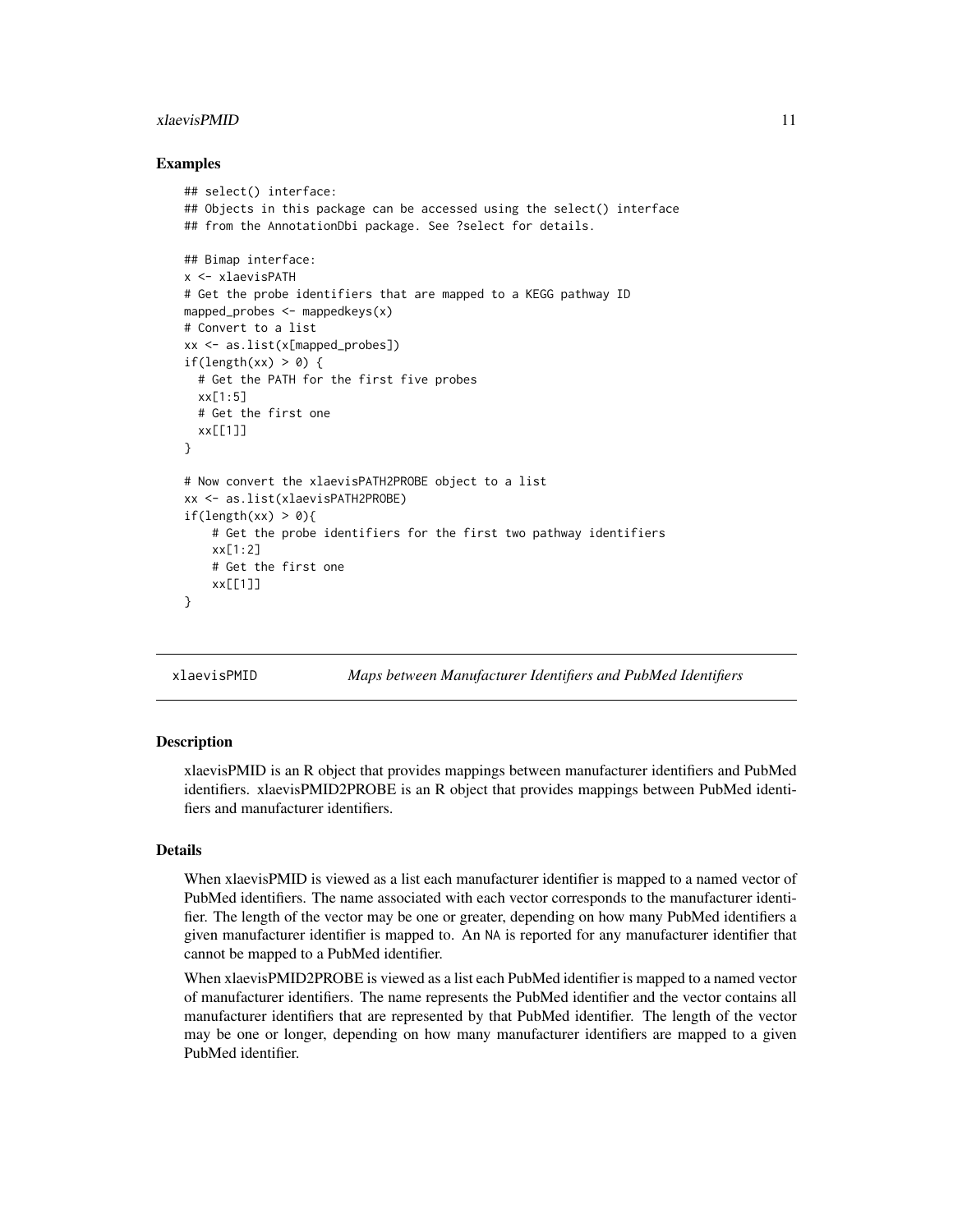Titles, abstracts, and possibly full texts of articles can be obtained from PubMed by providing a valid PubMed identifier. The pubmed function of annotate can also be used for the same purpose.

Mappings were based on data provided by: Entrez Gene ftp://ftp.ncbi.nlm.nih.gov/gene/DATA With a date stamp from the source of: 2015-Sep27

#### References

<http://www.ncbi.nlm.nih.gov/entrez/query.fcgi?db=PubMed>

#### See Also

• [AnnotationDb-class](#page-0-0) for use of the select() interface.

```
## select() interface:
## Objects in this package can be accessed using the select() interface
## from the AnnotationDbi package. See ?select for details.
## Bimap interface:
x <- xlaevisPMID
# Get the probe identifiers that are mapped to any PubMed ID
mapped_probes \leq mappedkeys(x)
# Convert to a list
xx <- as.list(x[mapped_probes])
if(length(xx) > 0){
    # Get the PubMed identifiers for the first two probe identifiers
    xx[1:2]
    # Get the first one
    xx[[1]]
    if(interactive() && !is.null(xx[[1]]) && !is.na(xx[[1]])
       && require(annotate)){
        # Get article information as XML files
        xmls < -pubmed(xx[[1]], disp = "data")# View article information using a browser
        public(xx[[1]], disp = "browser")}
}
# Now convert the reverse map object xlaevisPMID2PROBE to a list
xx <- as.list(xlaevisPMID2PROBE)
if(length(xx) > 0)# Get the probe identifiers for the first two PubMed identifiers
    xx[1:2]# Get the first one
    xx[[1]]
    if(interactive() && require(annotate)){
        # Get article information as XML files for a PubMed id
        xmls < -pubmed(names(xx)[1], disp = "data")# View article information using a browser
        pubmed(names(xx)[1], disp = "browser")
    }
```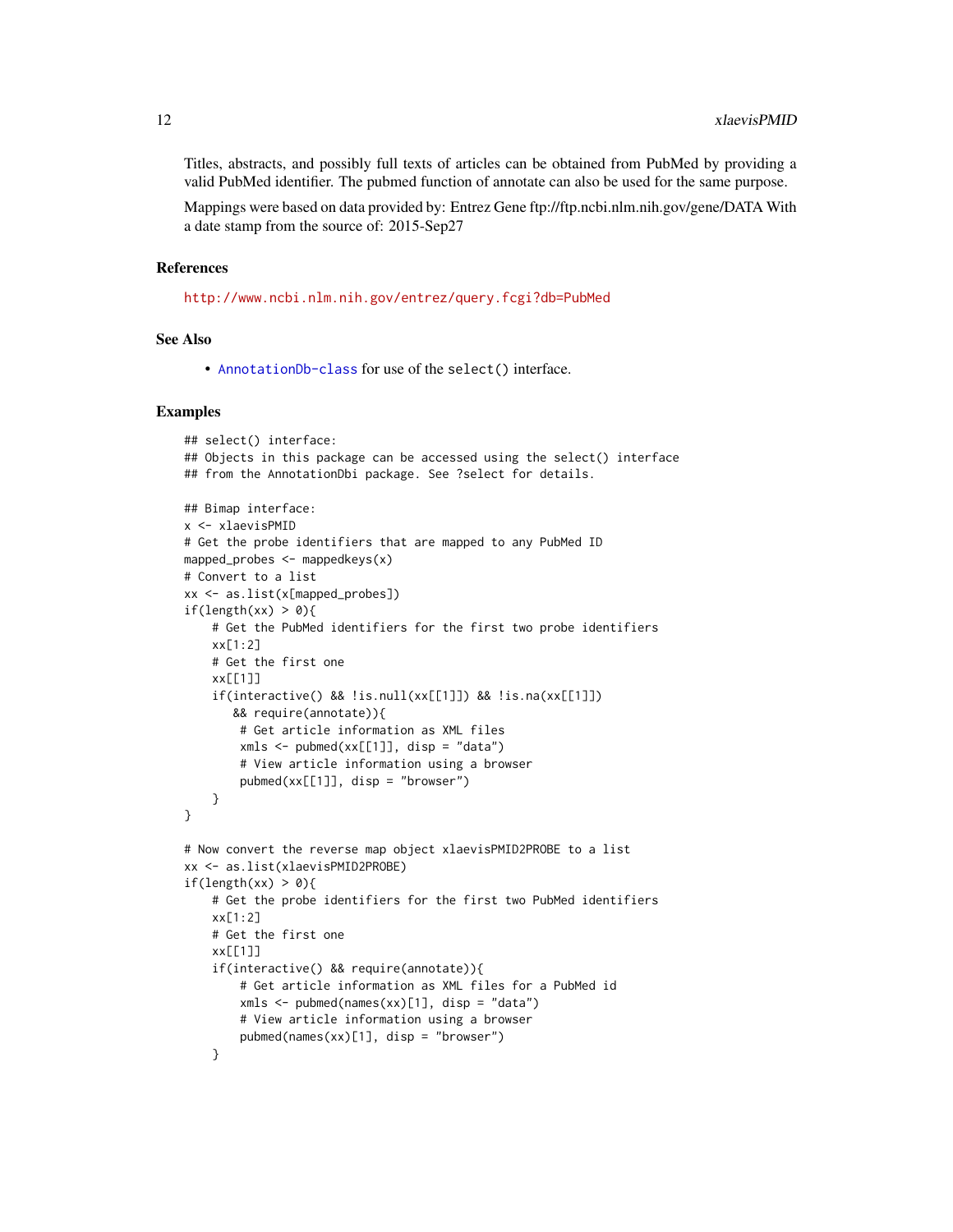<span id="page-12-0"></span>

# Description

xlaevisREFSEQ is an R object that provides mappings between manufacturer identifiers and RefSeq identifiers.

# Details

Each manufacturer identifier is mapped to a named vector of RefSeq identifiers. The name represents the manufacturer identifier and the vector contains all RefSeq identifiers that can be mapped to that manufacturer identifier. The length of the vector may be one or greater, depending on how many RefSeq identifiers a given manufacturer identifier can be mapped to. An NA is reported for any manufacturer identifier that cannot be mapped to a RefSeq identifier at this time.

RefSeq identifiers differ in format according to the type of record the identifiers are for as shown below:

NG\\_XXXXX: RefSeq accessions for genomic region (nucleotide) records

NM\\_XXXXX: RefSeq accessions for mRNA records

NC\\_XXXXX: RefSeq accessions for chromosome records

NP\\_XXXXX: RefSeq accessions for protein records

XR\\_XXXXX: RefSeq accessions for model RNAs that are not associated with protein products

XM\\_XXXXX: RefSeq accessions for model mRNA records

XP\\_XXXXX: RefSeq accessions for model protein records

Where XXXXX is a sequence of integers.

NCBI <http://www.ncbi.nlm.nih.gov/RefSeq/> allows users to query the RefSeq database using RefSeq identifiers.

Mappings were based on data provided by: Entrez Gene ftp://ftp.ncbi.nlm.nih.gov/gene/DATA With a date stamp from the source of: 2015-Sep27

# References

<http://www.ncbi.nlm.nih.gov> <http://www.ncbi.nlm.nih.gov/RefSeq/>

#### See Also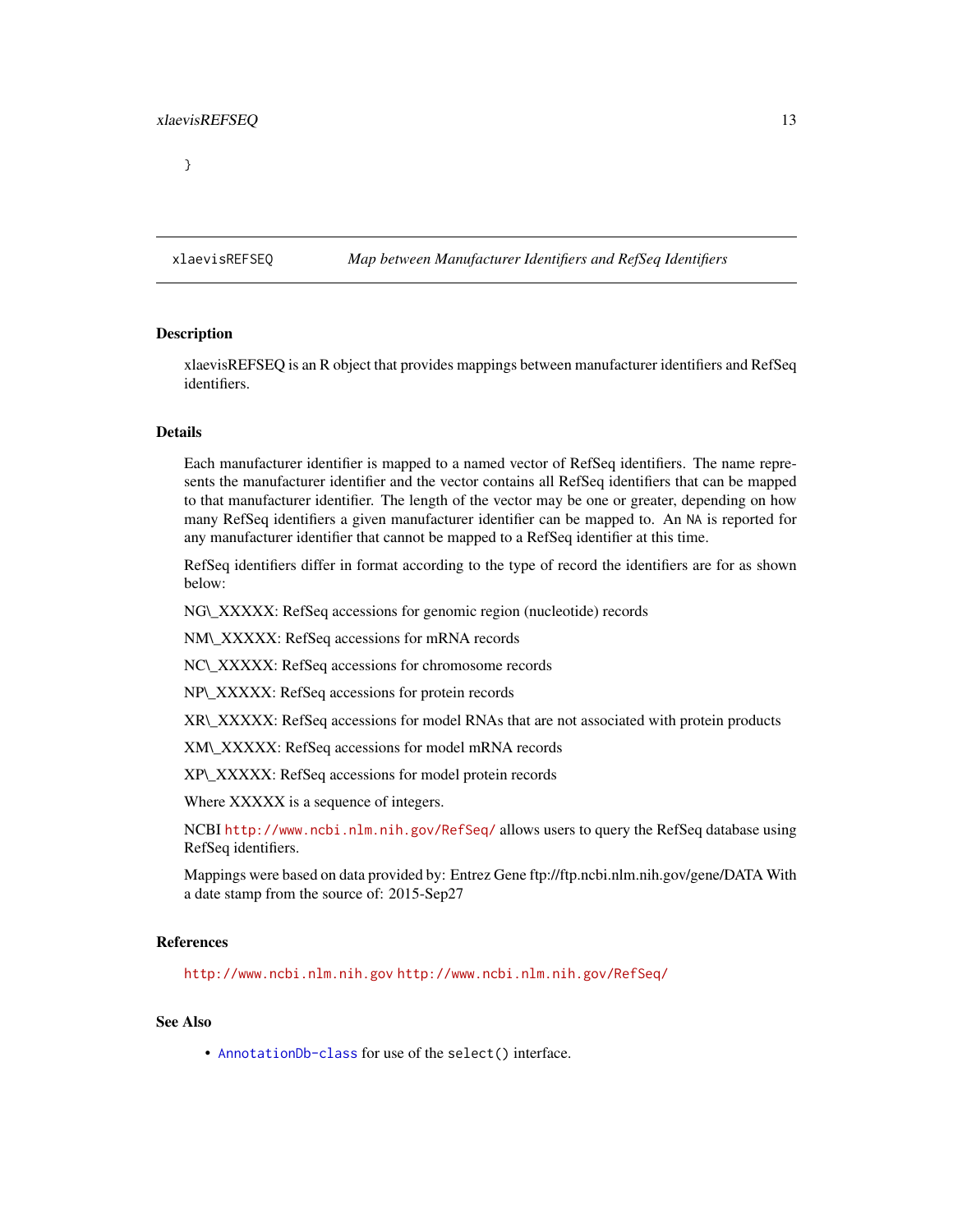#### Examples

```
## select() interface:
## Objects in this package can be accessed using the select() interface
## from the AnnotationDbi package. See ?select for details.
## Bimap interface:
x <- xlaevisREFSEQ
# Get the probe identifiers that are mapped to any RefSeq ID
mapped_probes <- mappedkeys(x)
# Convert to a list
xx <- as.list(x[mapped_probes])
if(length(xx) > 0) {
  # Get the REFSEQ for the first five probes
  xx[1:5]
  # Get the first one
  xx[[1]]
}
```
xlaevisSYMBOL *Map between Manufacturer Identifiers and Gene Symbols*

#### Description

xlaevisSYMBOL is an R object that provides mappings between manufacturer identifiers and gene abbreviations.

# Details

Each manufacturer identifier is mapped to an abbreviation for the corresponding gene. An NA is reported if there is no known abbreviation for a given gene.

Symbols typically consist of 3 letters that define either a single gene (ABC) or multiple genes (ABC1, ABC2, ABC3). Gene symbols can be used as key words to query public databases such as Entrez Gene.

Mappings were based on data provided by: Entrez Gene ftp://ftp.ncbi.nlm.nih.gov/gene/DATA With a date stamp from the source of: 2015-Sep27

#### References

<http://www.ncbi.nlm.nih.gov/entrez/query.fcgi?db=gene>

#### See Also

<span id="page-13-0"></span>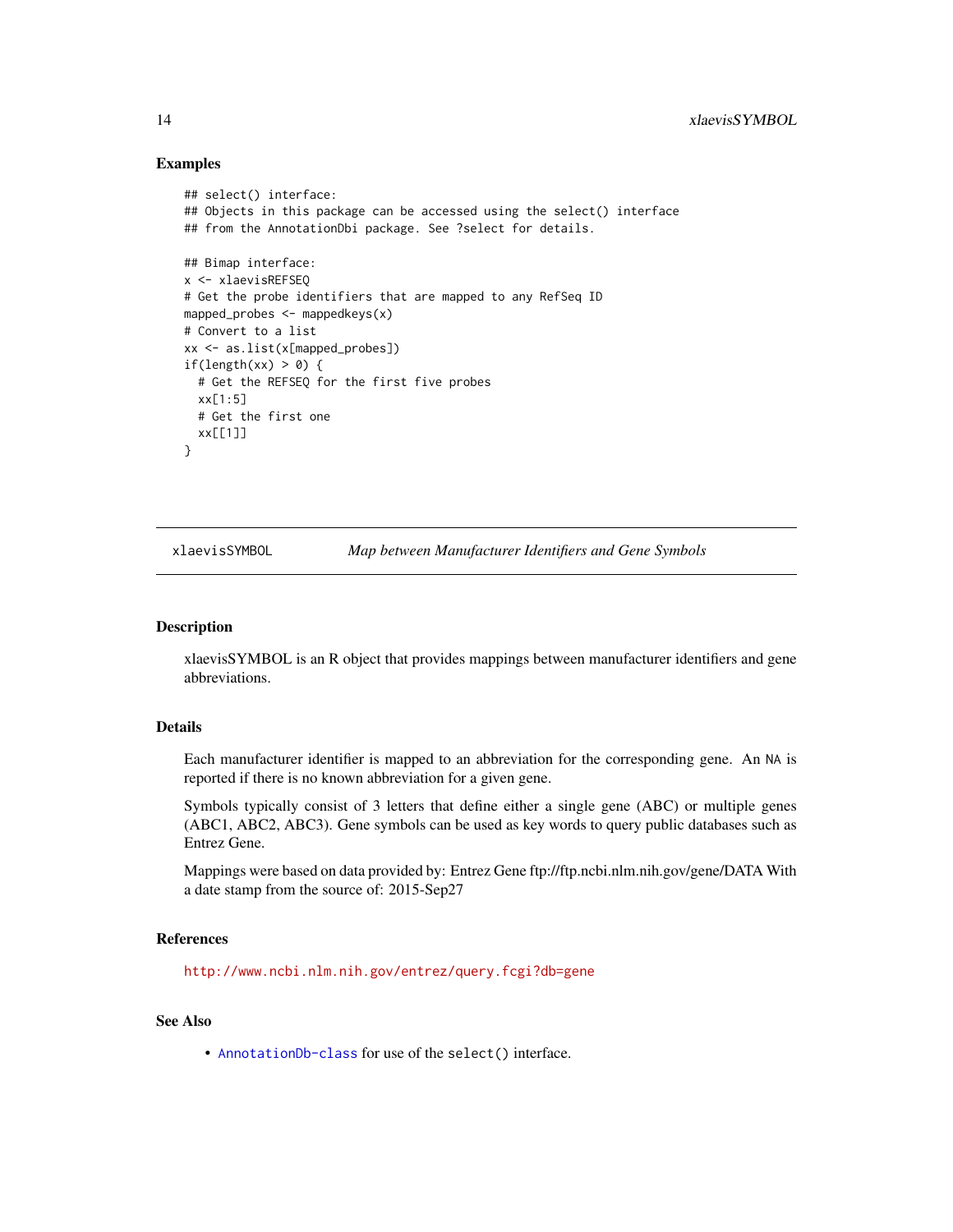# <span id="page-14-0"></span>xlaevisUNIGENE 15

#### Examples

```
## select() interface:
## Objects in this package can be accessed using the select() interface
## from the AnnotationDbi package. See ?select for details.
## Bimap interface:
x <- xlaevisSYMBOL
# Get the probe identifiers that are mapped to a gene symbol
mapped_probes <- mappedkeys(x)
# Convert to a list
xx <- as.list(x[mapped_probes])
if(length(xx) > 0) {
  # Get the SYMBOL for the first five probes
  xx[1:5]
  # Get the first one
  xx[[1]]
}
```
xlaevisUNIGENE *Map between Manufacturer Identifiers and UniGene cluster identifiers*

#### Description

xlaevisUNIGENE is an R object that provides mappings between manufacturer identifiers and Uni-Gene identifiers.

# Details

Each manufacturer identifier is mapped to a UniGene identifier. An NA is reported if the manufacturer identifier cannot be mapped to UniGene at this time.

A UniGene identifier represents a cluster of sequences of a gene. Using UniGene identifiers one can query the UniGene database for information about the sequences or the Entrez Gene database for information about the genes.

Mappings were based on data provided by: Entrez Gene ftp://ftp.ncbi.nlm.nih.gov/gene/DATA With a date stamp from the source of: 2015-Sep27

#### References

<http://www.ncbi.nlm.nih.gov/entrez/query.fcgi?db=gene>

#### See Also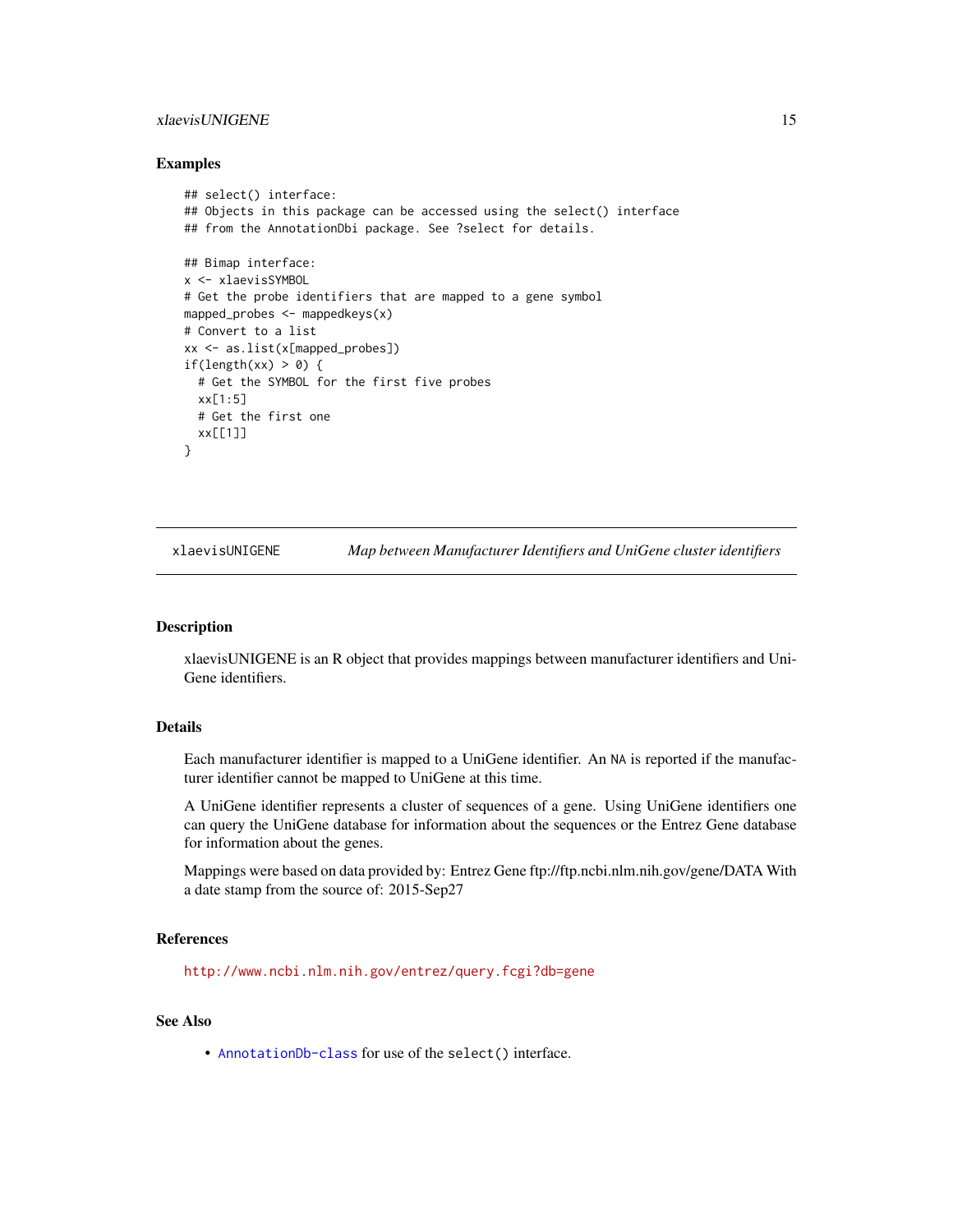#### Examples

```
## select() interface:
## Objects in this package can be accessed using the select() interface
## from the AnnotationDbi package. See ?select for details.
## Bimap interface:
x <- xlaevisUNIGENE
# Get the probe identifiers that are mapped to an UNIGENE ID
mapped_probes <- mappedkeys(x)
# Convert to a list
xx <- as.list(x[mapped_probes])
if(length(xx) > 0) {
  # Get the UNIGENE for the first five probes
  xx[1:5]
  # Get the first one
  xx[[1]]
}
```
xlaevisUNIPROT *Map Uniprot accession numbers with Entrez Gene identifiers*

#### Description

xlaevisUNIPROT is an R object that contains mappings between the manufacturer identifiers and Uniprot accession numbers.

# Details

This object is a simple mapping of manufacturer identifiers to Uniprot Accessions.

Mappings were based on data provided by NCBI (link above) with an exception for fly, which required retrieving the data from ensembl <http://www.ensembl.org/biomart/martview/>

#### See Also

• [AnnotationDb-class](#page-0-0) for use of the select() interface.

```
## select() interface:
## Objects in this package can be accessed using the select() interface
## from the AnnotationDbi package. See ?select for details.
## Bimap interface:
x <- xlaevisUNIPROT
# Get the entrez gene IDs that are mapped to an Uniprot ID
mapped_genes <- mappedkeys(x)
# Convert to a list
xx <- as.list(x[mapped_genes])
if(length(xx) > 0) {
```
<span id="page-15-0"></span>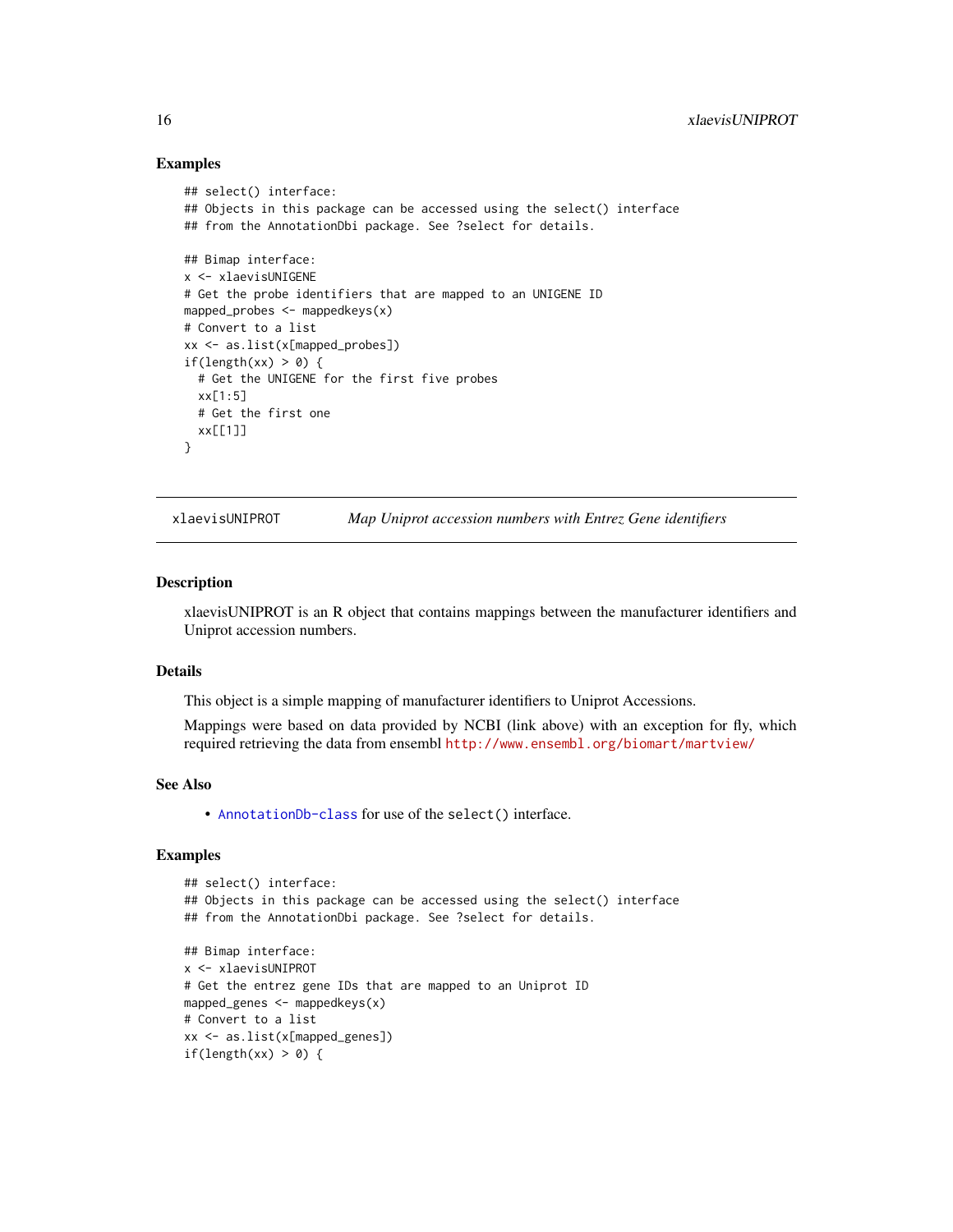<span id="page-16-0"></span>xlaevis\_dbconn 17

```
# Get the Uniprot IDs for the first five genes
 xx[1:5]
 # Get the first one
 xx[[1]]
}
```
xlaevis\_dbconn *Collect information about the package annotation DB*

#### Description

Some convenience functions for getting a connection object to (or collecting information about) the package annotation DB.

#### Usage

```
xlaevis_dbconn()
xlaevis_dbfile()
xlaevis_dbschema(file="", show.indices=FALSE)
xlaevis_dbInfo()
```
# Arguments

| file         | A connection, or a character string naming the file to print to (see the file<br>argument of the cat function for the details). |
|--------------|---------------------------------------------------------------------------------------------------------------------------------|
| show.indices | The CREATE INDEX statements are not shown by default. Use show, indices=TRUE<br>to get them.                                    |

# Details

xlaevis\_dbconn returns a connection object to the package annotation DB. IMPORTANT: Don't call [dbDisconnect](#page-0-0) on the connection object returned by xlaevis\_dbconn or you will break all the [AnnDbObj](#page-0-0) objects defined in this package!

xlaevis\_dbfile returns the path (character string) to the package annotation DB (this is an SQLite file).

xlaevis\_dbschema prints the schema definition of the package annotation DB.

xlaevis\_dbInfo prints other information about the package annotation DB.

# Value

xlaevis\_dbconn: a DBIConnection object representing an open connection to the package annotation DB.

xlaevis\_dbfile: a character string with the path to the package annotation DB.

xlaevis\_dbschema: none (invisible NULL).

xlaevis\_dbInfo: none (invisible NULL).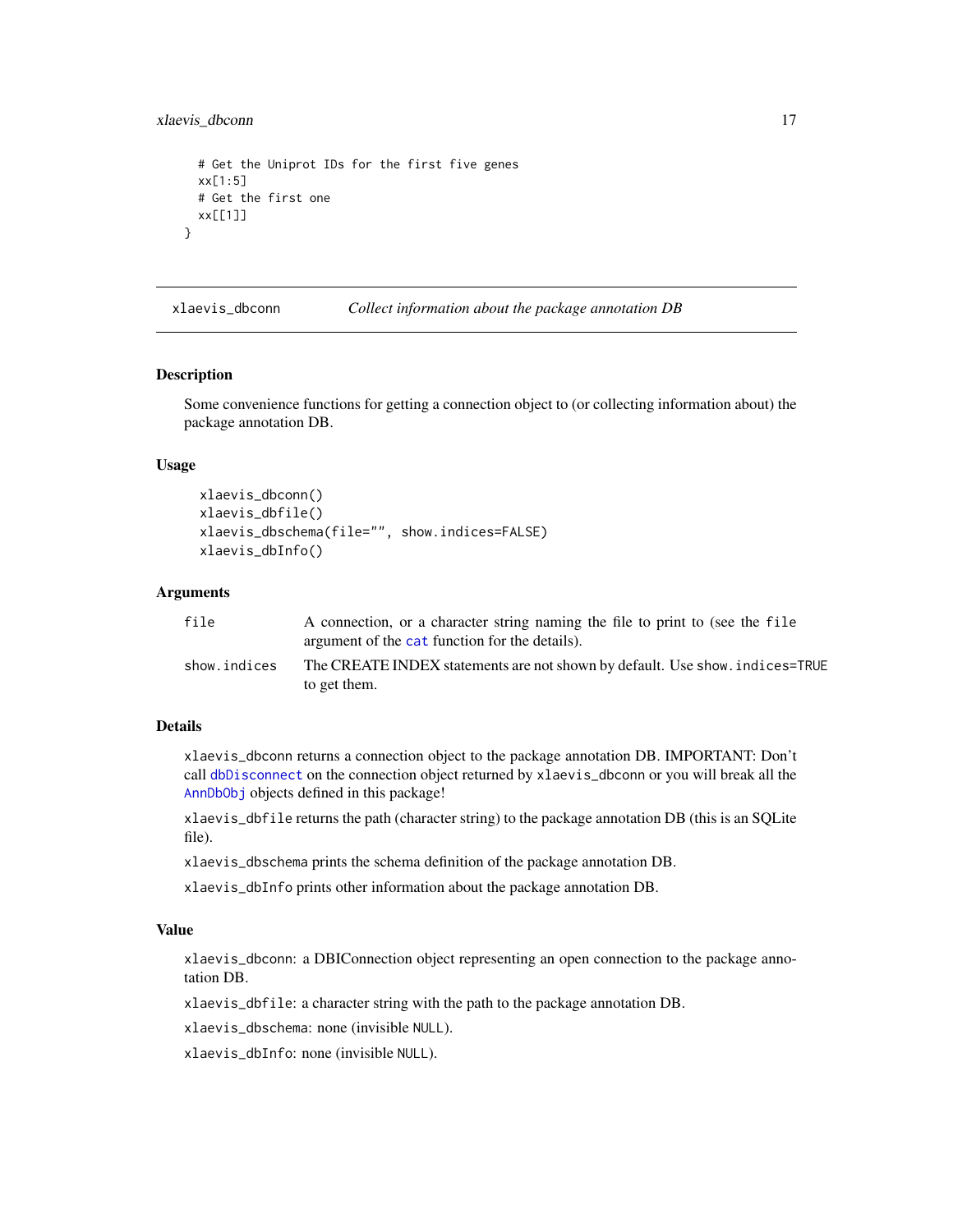# <span id="page-17-0"></span>See Also

[dbGetQuery](#page-0-0), [dbConnect](#page-0-0), [dbconn](#page-0-0), [dbfile](#page-0-0), [dbschema](#page-0-0), [dbInfo](#page-0-0)

# Examples

library(DBI) ## Count the number of rows in the "probes" table: dbGetQuery(xlaevis\_dbconn(), "SELECT COUNT(\*) FROM probes")

xlaevis\_dbschema()

xlaevis\_dbInfo()